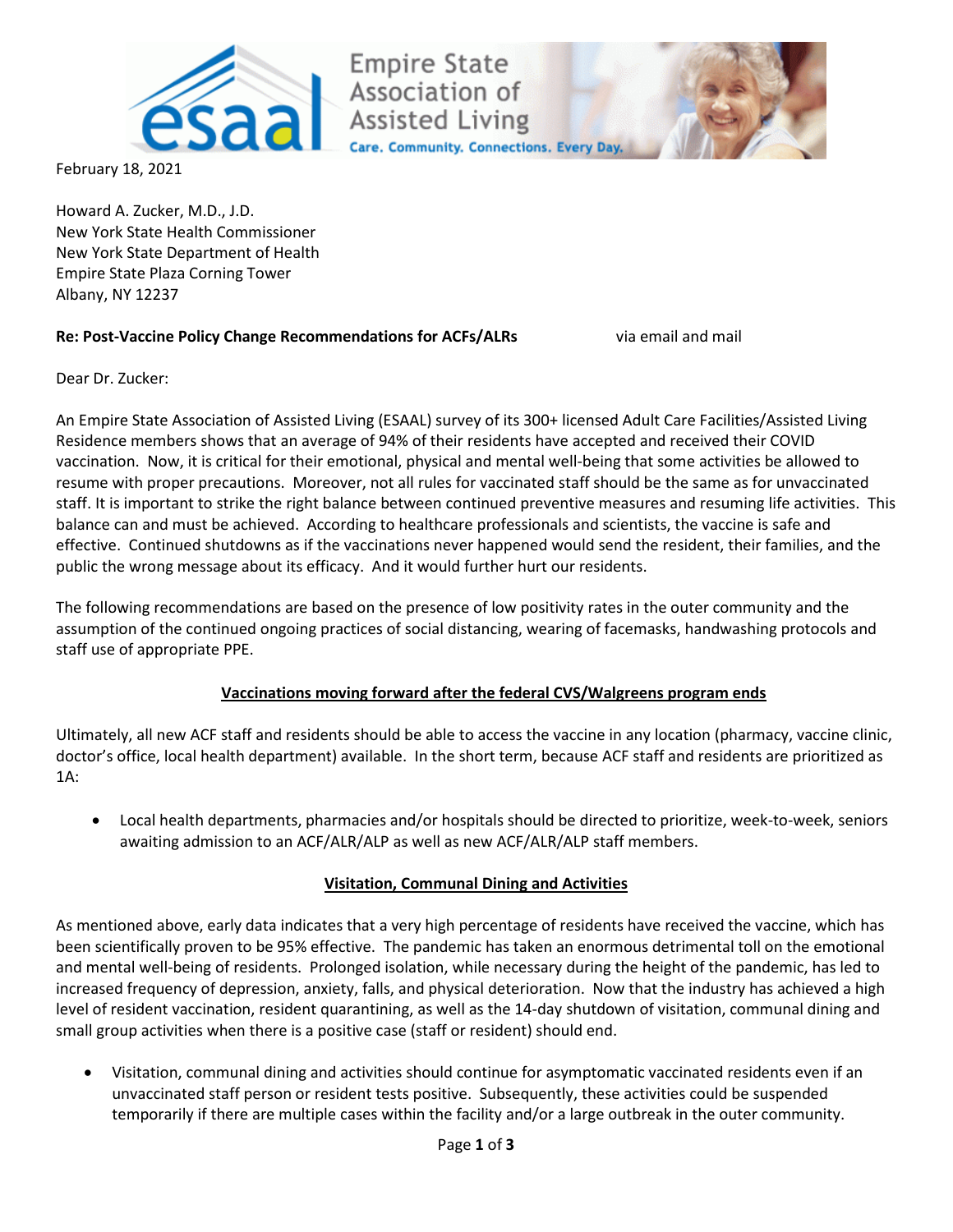Communities would have a policy on where in the building visitation will take place to assure that the visiting party does not come into prolonged contact with other residents or unvaccinated staff.

- Asymptomatic vaccinated residents should not have to quarantine if there is a new positive resident or staff case.
- Unvaccinated residents should continue to be quarantined if there is a positive case based on current CDC guidelines.
- In all cases symptomatic vaccinated residents should be tested until such time that scientific evidence supports not doing so.

### **Residents leaving the building**

Before the pandemic, assisted living residents frequently left the assisted living community for visits, socialization and other activities. It is vital to their well-being. In areas where there is not a high positivity rate, this should resume.

- Vaccinated residents should not require a negative test before returning to the ACF.
- Upon returning, they should be screened for symptoms daily for 14 days.

### **Hospital discharge of residents with negative test**

ESAAL supports the Department directive that hospitals provide a negative test result before residents (both as inpatient and "under observation" status) are discharged back to the ACF. However, as per the CDC, recovered people continue to shed detectable RNA even when they are no longer infectious. To the great dismay of residents and their families, hospitalized, recovered residents that are beyond the infectious period but still testing positive are being sent to COVID- positive nursing homes. **In those cases, once the 14 days from the date of the positive swab have passed and the ACF can safely receive the recovered resident back with the ability to test them onsite:** 

- they should be allowed to return to the ACF without the hospital producing a negative test.
- The resident would be placed in quarantine until they receive a negative test.

# **Prospective residents/family tours**

Getting the "feel" of an assisted living community is critical to the decision-making process of a prospective resident and their family. While virtual tours provide some insight as to the looks of the community, it is superficial and does not provide the prospective resident and family member the information they need to determine whether that ACF is a good fit. Prospective resident/family tours should be resumed under the following conditions:

- The tour is scheduled in advance and limited to the prospective resident and one family member/representative.
- Both the prospective resident and family member present evidence of either 2 doses of the vaccine, or a negative test taken within the past 24 hours.
- A staff member escorts the prospective resident and family member/representative the entire time and they may not enter any resident living space unless it is a vacant room/apartment in which no resident currently lives.
- No meal is provided
- For new admissions, movers may enter resident space if they present evidence of two doses of the vaccine.

# **In-house renovations and repairs**

For the past year many needed repairs and renovations have been postponed or canceled. These activities should be allowed to resume under the following criteria:

- The repairperson shows evidence of having received two doses of the vaccine.
- The ACF's required Renovation Safety Plan for the project is updated to include COVID-related provisions such as PPE use, social distancing, etc.